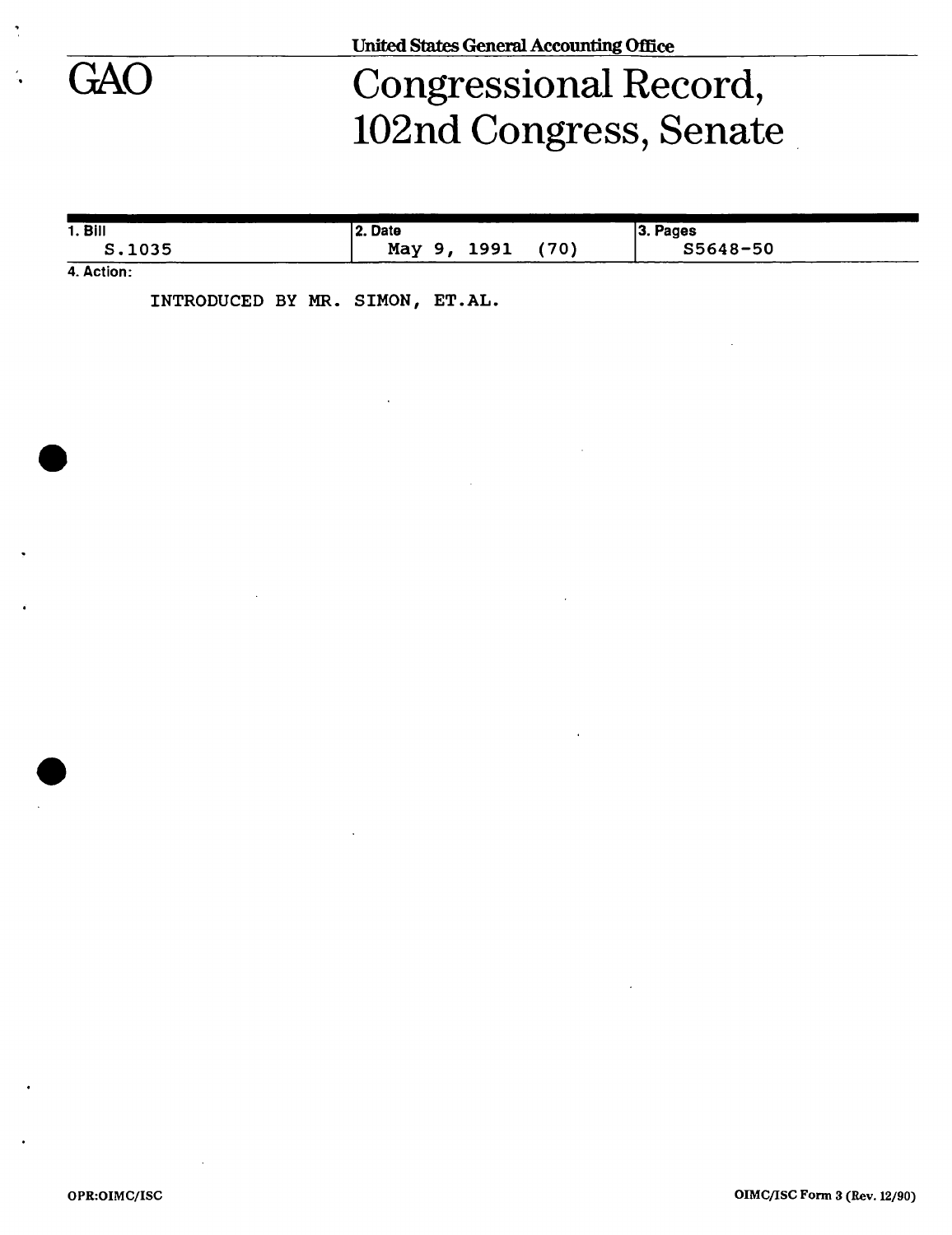By Mr. SIMON (for himself, Mr. LEAHY, Mr. HATCH, Mr. DECON-CTNI, Mr. KENNEDY, Mr. KOHL, and Mr. BROWN):

S. 1035. A bill to amend section 107 of title 17, United States Code, relating to fair use with regard to unpublished copyrighted works; to the Committee on the Judiciary.

ŧ

**FAIR USE WITH REGARD TO UNPUBLISHED COPYRIGHTED WORKS** 

• Mr. SIMON. Mr. President, today I introduce a bill important to scholarly research and the preservation of history, involving both constitutional first amendment rights and copyright law. I am pleased to be joined in this effort by Senators LEAHY, HATCH, DECON-CINI, KENNEDY, KOHL, and BROWN. The issue in a nutshell is this: How do we balance the interests of accurate scholarship and journalism against the right of authors and other copyright owners to control the publication or use of their unpublished work? Some Federal courts appear to have adopted a rule that would tip the scales against critical historical analysis. This bill is an attempt to restore the appropriate balance.

Mr. President, one of the fundamental tenets of sound scholarly research is this command: Go to the original source. As an amateur historian and author myself, I know how important it is for scholars to cite directly from authentic documents. Sometimes only a person's actual words can adequately convey the essence of a historical event.

Of course, there can be abuse of this kind of citation. No one would argue that I could publish a stolen draft of Scott Turow's next novel on the pretext of reporting the results of my research. Thre has to be a balance.

That balance has already been struck under the fair use clause of the Copyright Act of 1976 at section 107. By enacting that clause. Congress in effect ratified a doctrine that the courts have long recognized: That there can be limited fair use of copyrighted material for purposes such as scholarship or news reporting without infringing on the author's copyright. The courts have developed a complex and sophisticated test for interpreting whether a particular use is fair. Under that test, the fact that a work is unpublished is relevant and important but not necessarily dispositive—in the determination of whether or not a particular use is fair.

Unfortunately, the Court of Appeals for the Second Circuit, which has jurisdiction over many of the Nation's major publishing houses, has recently issued decisions that begin to upset this careful balance. The case of New Era Publications versus Henry. Holt involves the use of unpublished letters and diaries in a critical biography of L. Ron Hubbard, founder of Scientology. In that case, the court suggests that virtually any quotation of unpublished materials is an infringement of copyright and not a fair use.

This is an unfortunate Interpretation of language from Harper & Row versus Nation Enterprises, an earlier case in which the Supreme Court held extensive quotation from the unpublished memoirs of President Ford to be an infringement of copyright. However, Harper & Row involved quotes from a purloined manuscript, that was soon to be published, in an article that was intended to scope the scheduled ^authorized publication of excerpts from the book in a competing news magazine.

In Salinger versus Random House, the second circuit expanded on the Supreme Court's decision in Harper & Row, barring the publication of an unauthorized biography of writer J.D. Salinger that quoted extensively from unpublished letters written by Salinger that were collected in university libraries. The Supreme Court declined to hear an appeal of either Salinger or New Era.

As chair of the Judiciary Committee Subcommittee on the Constitution, I am particularly concerned about the impact these cases will have on the first amendment right to free speech. These decisions have created something of an uproar in the academic and publishing communities. The specter of historical and literary figures and their heirs exercising an effective censorship power over unflattering portrayals has already had a chilling effect. Books that quote letters, even those written directly to the authors, have been changed to omit those quo-

tations. Other lawsuits have been filed against biographers. If scholars and historians can be prohibited from citing primary sources, their work would be severely impaired. Ultimately, I think it no exaggeration to state that if this trend continues, if could cripple the ability of society at large to learn from history and thereby to avoid repeating its mistakes.

Mr. President, this is a straightforward bill which would direct the courts to apply the full fair use analysis to all copyrighted works, rather than peremptorily dismissing any and all citation to unpublished works as infringements. This bill is not intended to allow unlimited pirating of unpublished materials.

Nor is the bill intended to render the fact that a work is unpublished irrelevant to fair use analysis under the statutory factors. In assessiong any particular use of an unpublished work, courts would still consider the fact that the work is unpublished as "an important element which tends to weigh against a finding of fair use \* \* \*." Courts should generally retain full flexibility in applying the fair use test to various particular situations that may arise. The bill simpy makes it clear that the unpublished nature of a work should not create a virtual per se bar to its use.

It may be that the Supreme Court, or the second circuit itself, will eventually modify these decisions by limiting their application. I would welcome that development. Nonetheless, we should not rely on the possibility that they will act. The language in this legislation can help direct their actions.

At a joint hearing held in the last session before the Senate and House Subcommittees on Intellectual Property, we heard testimony from J. Anthony Lukas and Taylor Branch—authors, respectively, of "Common Ground" and "Parting the Waters," both prizewinning and important historical works. Each spoke convincingly of the damage that the courts' rulings could do and are doing to the practice of historical research and writing. A broad coalition of authors, publishers, and trade organizations supports this effort. As they have strong interests in protecting authors' copyrights as well as in encouraging scholarly research, I believe that this legislation is balanced.

Also testifying at the hearing were<br>computer industry representatives representatives concerned about the unintended consequences this bill might have on certain unpublished works such as computer source codes. As I noted upon introduction last year, this bill is not intended to provide new fair use access to those works through decompilation, and I have worked closely with those who have concerns to see that it does not.

Senator LEAHY and I have worked with interested parties for well over a year now on legislative language that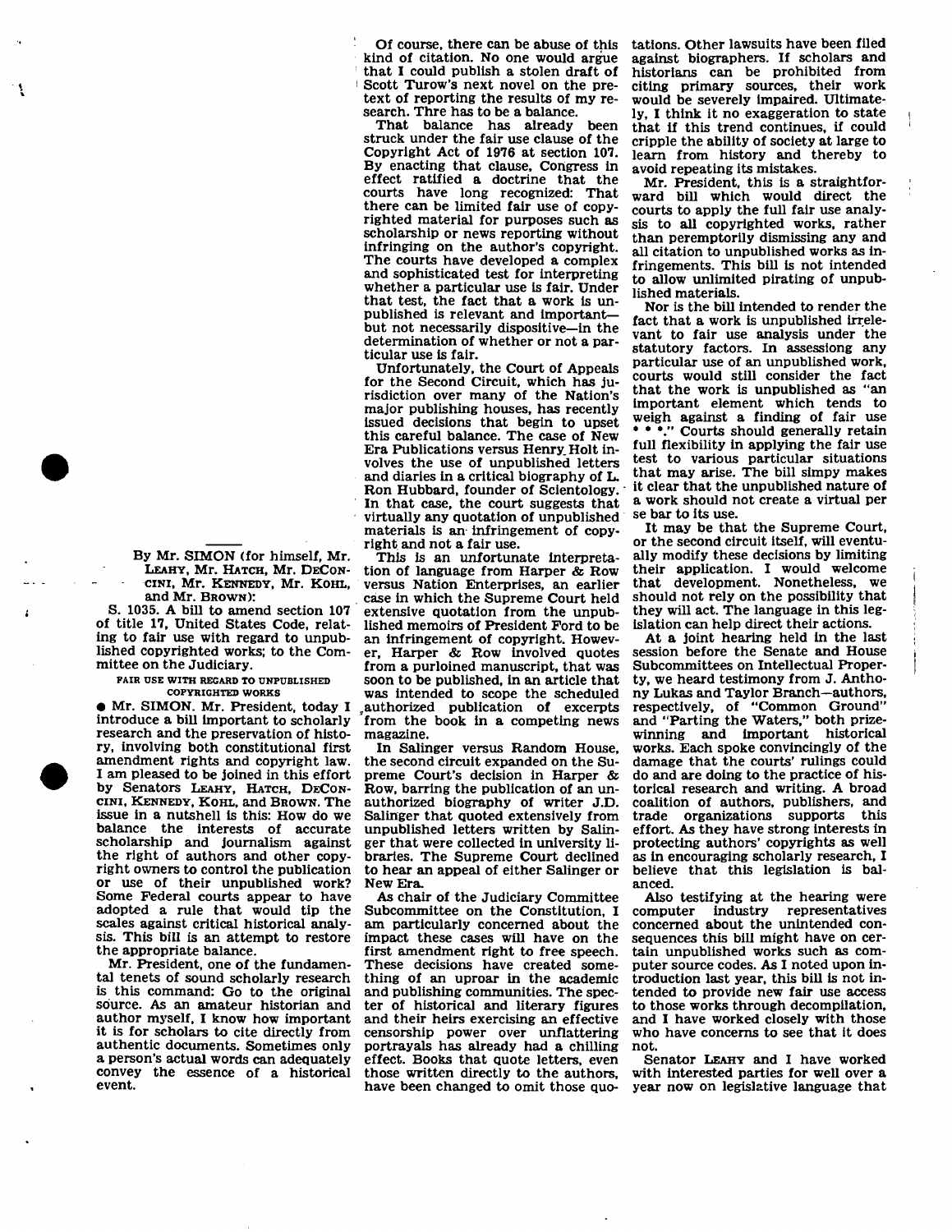•

۹

•

will provide the necessary protection that our Nation's historians and biographers urgently need, while at the same time not doing unintended damage to the computer industry. I am pleased to announce that through the conscientious efforts of a broad range of industry representatives, we have reached an agreement that accomplishes those goals. I congratulate all involved for their hard work on this issue. With each passing day, the livelihood of scholars around the Nation remains in peril. I hope and expect that this legislation will pass in a timely manner, and I urge my colleagues to join me in supporting it.

I ask unanimous consent that the bill be printed in the RECORD.

There being no objection, the bill was ordered to be printed in the RECORD, as follows:

S.1035

*Be it enacted by the Senate and House of Representatives of the United States of America in Congress assembled,* That sec-Mon 107 of title 17, United States Code, is amended by adding at the end thereof the **f ©flawing:** 

"The fact that a work is unpublished is an important element which tends to weigh against a finding of fair use, but shall not diminish the Importance traditionally accorded to any other consideration under this section, and shall not bar a finding of fair use, if such finding *is* made upon full consideration of all the above factors.". $\bullet$ 

 $\rightarrow$ <sup>-</sup>Mr. LEAHY. Mr. President, I am pleased to join the distinguished Senator from Illinois in the introduction of this important amendment to the fair use provision of the Copyright Act. That act, grounded in the Constitution, assures that "contributors to the sbere of knowledge (receive) a fair return for their labors." *Harper &*  fteno *v. The Nation Enterprises,* 471 U.S. 539, 546 (1985). The fair use doctrine balances the rights that copyright confers on an author against the public's first amendment interest in the dissemination of ideas.

Section 107 of the Copyright Act sets forth the factors to be considered in evaluating whether the use made of copyrighted materials is fair. In recent years, certain courts have applied this doctrine in an overly rigid manner to the use of unpublished materials, such as letters and diaries.

The seminal statement on the fair use of unpublished works is the Supreme Court's 1985 decision in the case of Harper & Row versus The Nation. In that case, the Nation magazine, using a leaked manuscript, published an article quoting from the soon-to-be released memoirs of President Ford, scooping an authorized article planned for Time magazine. The Supreme Court held that the Nation infringed Harper & Row's copyright and rejected the Nation's claim of fair use. In so doing, the Court said that **tbe** unpublished nature of a work is an important factor that "narrows the soepe" of fair use and "tendisl to negate" a fair use defense. At the same time, the Court underscored the not be its effect.

importance of other section 107 factors and emphasized that courts considering fair use claims must consider all the factors listed in section 107.

These statements by the Court are fair and proper. Nothing in this legislation is designed to alter the Court's opinion in Harper & Row. The problem we face arose from two decisions of the Second Circuit Court of Appeals issued in the aftermath of Harper & Row.

In the first case, Salinger versus Random House, the court held that a biography quoting and paraphrasing JJD. Salinger's unpublished letters infringed Salinger's copyright. The Court said that "[unpublished works] normally enjoy complete protection against copying any protected expression." *Salinger* v. *Random House, Inc.,*  811 P.2d 90, 97 (2d Cir. 1987). Two years later, in a case involving a biographer's use of the unpublished letters and diaries of Scientology founder L. Ron- Hubbard, the court repeated its "complete protection" formula. *New Era Publications Intern,* v. *Henry Holt & Co.,* 873 F.2d 576 (2d Cir. 1989).

This formulation goes too far. It creates a virtual per se rule against the fair use of unpublished material. It has provoked genuine turmoil in the publishing industry. Witnesses at the joint hearing we held last July in the Senate Patents Subcommittee and the House Intellectual Property Subcommittee made it clear that publishers and authors are now walking on eggshells, hesitant to quote the very unpublished material that is often the soul of first rate history and biography. We heard, for example, compelling testimony from Taylor Branch, author of "Parting the Waters" and author of Farting the waters and<br>Anthony Lukas, author of "Common Ground," Pulitzer Prize winners whose works underscore the importance of the first amendment values embodied in the fair use doctrine. Works like theirs educate us, enrich us, and enliven our national spirit. A formulation of the fair use doctrine for unpublished works that cripples the ability of writers like these to do their work cannot be right.

At the same time, we are mindful that a creator's rights of privacy and first publication deserve vigilant protection.

In particular, we heard from and have worked extensively with members of the computer software industry who were concerned that their unpublished source codes could be inadvertently jeopardized by fair use legislation. Computer software is an American success story and one of the few industries where American business is still head and shoulders above the pack. So I am pleased that we were able to craft a bill that will not put our software at risk. Nothing in this legislation is intended to broaden the fair use of unpublished computer software and I am confident that that will

The aim of this legislation, in brief, is to return the fair use doctrine to the status quo of Harper & Row. In that case, the Supreme Court struck the proper balance between encouraging the broad dissemination of ideas and safeguarding the rights to first publication and privacy. Thus, we intend to roll back the virtual per se rule of Salinger and New Era, but we do not mean to depart from Harper & Row.

Our bill makes clear that the absence of publication is an important element which tends to weigh against a finding of fair use, but does not bar such a finding. In addition, our bill underscores that, in discussing the importance of nonpublication, we do not mean to diminish the importance that courts have traditionally accorded to any of the section 107 factors. For example, in discussing factor No. 1—the purpose of the use—the Court in Harper & Row states that "every commercial use of copyrighted material is presumptively • \* • unfair." And the Harper court refers to the fourth factor—the effect of the use on the market—as the most important element of fair use.

The bill we introduce today—supported by Senators DECONCINI, HATCH, KENNEDY, BROWN, and KOHL—is the product of extended efforts to work with interested parties toward the common goal of fixing a very real problem for authors and publishers without creating a new one for the creators of computer programs.

I am confident that this carefully crafted legislation accomplishes that goal and I look forward to working with Senator SIMON and our Judiciary Committee colleagues to ensure swift action in the Judiciary Committee and on the Senate floor. I also look forward to working with our colleagues on the House Intellectual Property Subcommittee.

Finally, let me add my appreciation for the determined efforts of the staff members who have worked on this legislation: Susan Kaplan and Brant Lee with Senator SIMON; Karen Robb and Geoff Cooper with Senator DECON-CINI; Darrell Panethiere with Senator HATCH; and Carolyn Osolinik with Senator KENNEDY. I also want to thank Todd Stern and Ann Harkins on my staff for all their efforts to develop this fine piece of legislation. $\bullet$ 

Mr. HATCH. Mr. President, I am pleased to be an original cosponsor of this bill to amend section 107 of the Copyright Act with respect to the fair use quotation of unpublished works. The negotiations that have led to the compromise language embodied in this bill have been arduous and long, but they have also been thoughtful, thorough, fair, arid, ultimately, fruitful.

The bill that we introduce today clarifies an important area of copyright law, responds to legitimate concerns of scholars and authors of secondary texts, protects the common law property rights of original authors.